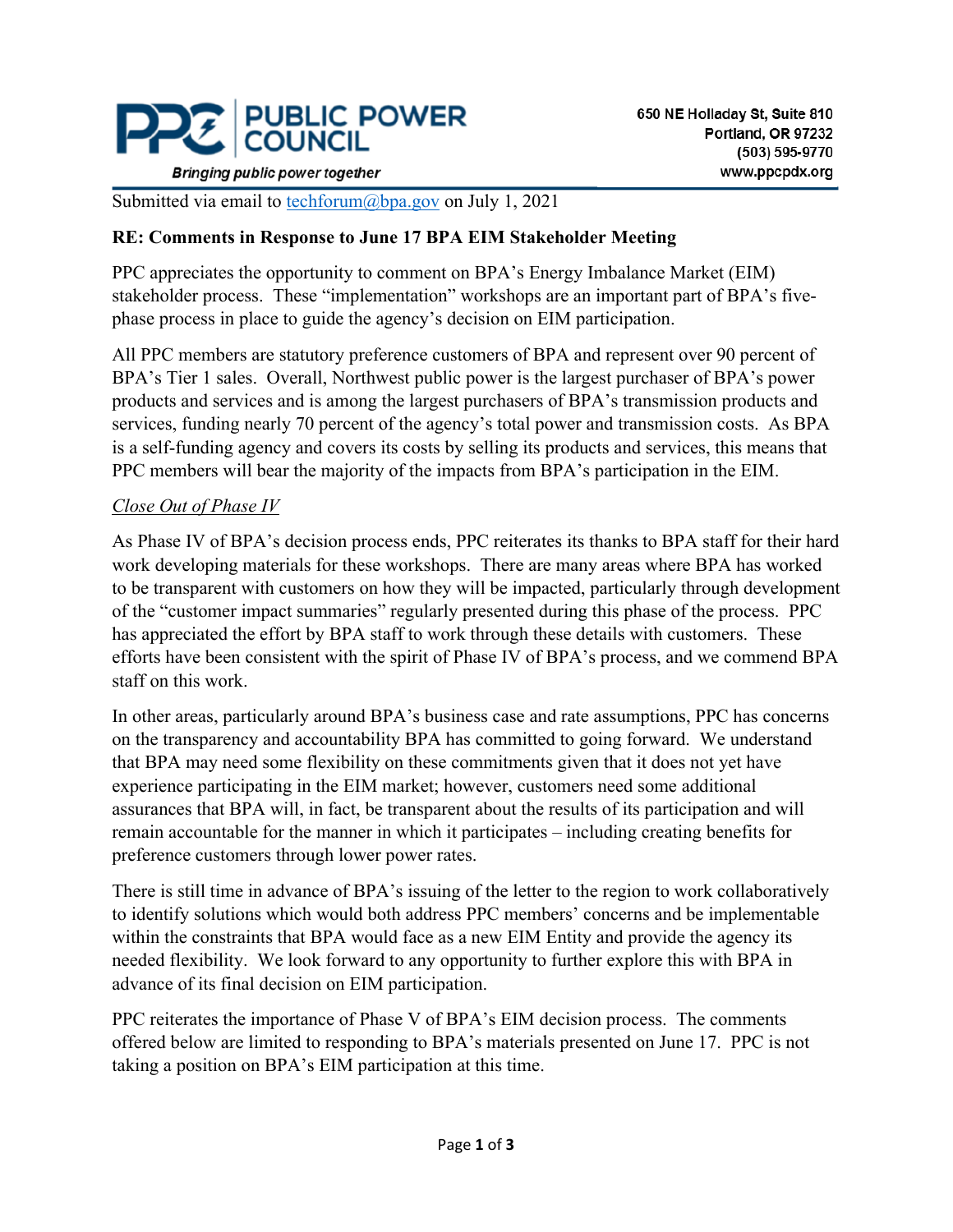### *Comment Review & Follow-up*

PPC appreciates the thorough responses to our May 17 workshop comments that were included in the BPA meeting materials from June 17. There are several areas where we continue to have concerns with staff's proposed approaches to EIM participation.

BPA's proposed use of the CAISO quarterly benefit report to report out to customers on benefits received from the EIM is inappropriate and worrisome for BPA preference customers. The simplified assumptions used to generate this report are not an accurate reflection of the level of benefits that BPA will realize from EIM participation. PPC understands that other EIM entities perform additional analysis to evaluate their purported benefits. BPA staff has indicated there may be some efforts to quantify benefits in the future. BPA must commit to producing its own benefit analysis, including identifying some specifics on the methodology which will be used, in order to address customer concerns on transparency and accountability. We understand that the agency will likely learn to better estimate these benefits as it gains experience in the EIM. Developing a methodology for estimating benefits should be an iterative process with improvements made once BPA has experience participating in the EIM, but lack of experience in the market is not a justifiable reason to not begin developing a methodology for BPA's initial participation.

PPC understands that BPA cannot commit to the outcomes of future rate cases outside of the rate case process, but some additional assurance is needed to indicate that BPA will work to quantify the benefits of participation and include those benefits in Power rates. We welcome discussions with BPA ahead of the Administrator's EIM participation decision about what this could look like within the constraints of the rate case process. Currently BPA has committed to workshops on this issue as part of the BP-22 settlement, but customers have no sense of what the outcome of those workshops or staff proposals for the next rate case might be and this provides little comfort to PPC members.

In our previous comments, PPC reiterated the importance of ongoing discussions with customers to monitor impacts of EIM participation on BPA's asset controlling supplier (ACS) emission factor. We appreciate BPA considering reporting on impacts to its ACS emission factor regularly and reiterate the importance of this to PPC members.

In response to our request to commit to monitoring specific metrics as part of its Phase V process, BPA staff described potential difficulties with this commitment due to lack of experience in the market. We can appreciate that BPA will gain additional knowledge about which metrics will be most valuable to its customers as it gains experience in the market, but the agency should have some expectation of what metrics will be useful to customers. In previous comments PPC supplied a list of metrics we would like to see in regular reporting. Our understanding is that many if not all of these metrics should be easily incorporated into a reporting dashboard that could be shared with customers using the systems that BPA will use for settlements. If this is not the case, we would like to better understand the challenges preventing BPA from reporting on the identified metrics.